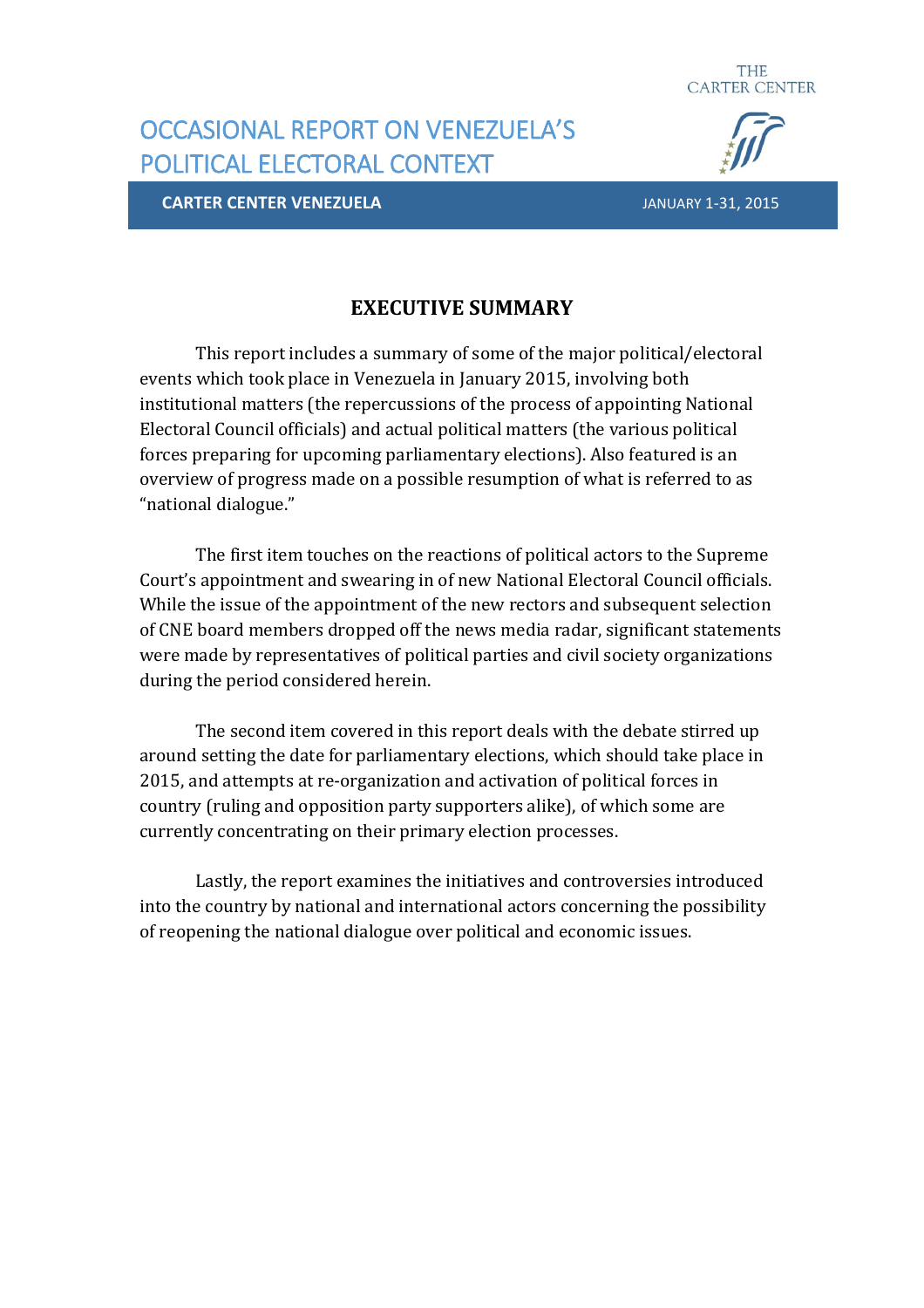### **I. RENEWAL OF THE ELECTORAL POWER INDUCTION OF THE NEW NATIONAL ELECTORAL COUNCIL AND DESIGNATION OF SUBORDINATE BODIES**

After a long, controversial process spanning from April to Decem[be](#page-1-0)r last year, the consensus required to appoint three new rectors and their alternates<sup>1</sup> (a two-thirds vote of the deputies in attendance according to Article 296 of the constitution) could not be reached at a plenary session of the National Assembly (NA). Consequently, as NA President, Deputy Diosdado Cabello invoked what is known as "unconstitutional legislative omission," on the basis of the Supreme Court's July 9, 2002 Constitutional Chamber ruling 1,556, allowing the court to intervene when the legislature "has failed to issue rules or measures essential to ensuring compliance with the constitution," or, instead, has issued them in an "incomplete" fashion (see [court](http://historico.tsj.gov.ve/decisiones/scon/diciembre/173497-1865-261214-2014-14-1343.HTML) file).

Based on the aforementioned ruling, the TSJ Constitutional Chamber agreed to Deputy Cabello's request, and thereby proceeded to appoint Tibisay Lucena (reappointed), Sandra Oblitas (reappointed) and Luis Emilio Rondón as principal rectors along with Abdón Rodolfo Hernández, Carlos Enrique Quintero, Marco Octavio Méndez, Ali Padrón and Andrés Eloy Brito as alternate rectors for the 2014-2021 term by ruling 14-1343 on December 26, 2014.

Pursuant to the provisions of this ruling, the new officers were sworn in on December 29, thus concluding the electoral power renewal process.[2](#page-1-1) Notably, while the Supreme Court had initially appointed Pablo José Durán as alternate rector, he declined the appointment in response to the call made by Venezuelan opposition members for any officials appointed who were not "aligned with the government" to not accept these positions.

#### **Principal Rectors and alternate rectors appointed by the TSJ**

| <b>PRINCIPAL RECTOR:</b> |  |  |
|--------------------------|--|--|
|                          |  |  |

**Tibisay Lucena** 

•ALTERNATE: Abdón Rodolfo Hernández ·ALTERNATE:

Alí Padrón

- **PRINCIPAL RECTOR:** Sandra Oblitas
- ALTERNATE: Carlos Enrique Quintero  $\bullet$  AI TERNATE: Pablo José Durán

### **PRINCIPAL RECTOR:** Luis Emilio Rondón

•ALTERNATE: Marco Octavio Méndez **•ALTERNATE:** Andrés Eloy Brito

#### **Reactions to the new CNE appointments**

The appointment of new CNE rectors by the Supreme Court via the aforementioned declaration of "unconstitutional legislative omission" yielded

<span id="page-1-0"></span><sup>&</sup>lt;sup>1</sup> The process of renewing the terms for the three rectors, began one year after they had expired, on April 9, 2014, and ended on December 22, 2014, seven months and two weeks later, altogether.

<span id="page-1-1"></span><sup>&</sup>lt;sup>2</sup> To learn about the entire Electoral Power renewal process, examine the Carter Center's Political/Electoral Reports: [report 1](http://www.cartercenter.org/resources/pdfs/news/peace_publications/americas/informe-de-seguimiento-final-en.pdf), [report 2,](http://www.cartercenter.org/resources/pdfs/news/peace_publications/americas/informe-de-seguimiento-sep-oct2014-espanol.pdf) [report 3](http://www.cartercenter.org/resources/pdfs/news/peace_publications/americas/informe-de-seguimiento-nov2014-sp.pdf) and [report 4](http://www.cartercenter.org/resources/pdfs/news/peace_publications/americas/informe-de-seguimiento-dec2014-en.pdf)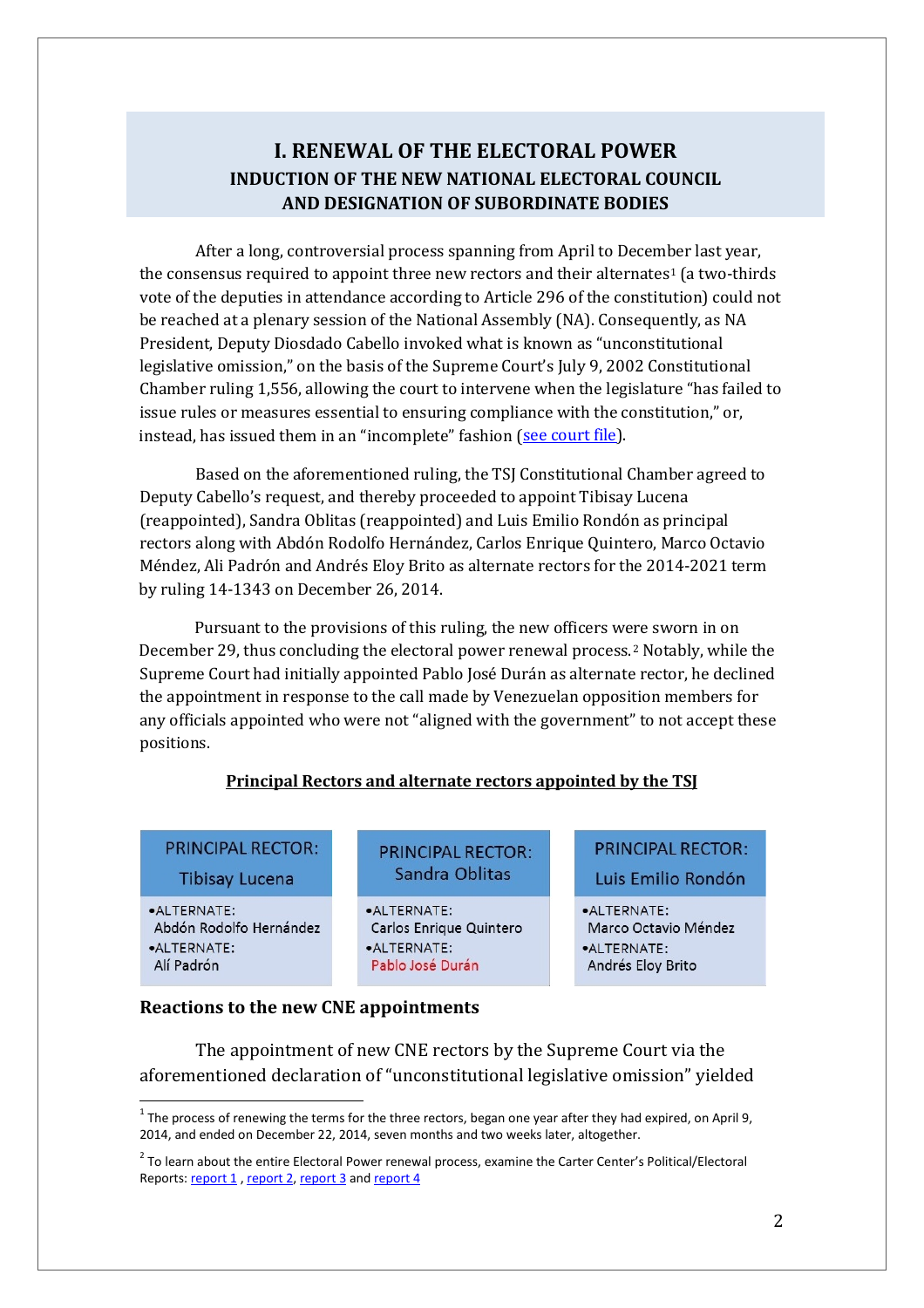mixed reactions among political actors and civil society members, alike [\(see](http://www.cartercenter.org/resources/pdfs/news/peace_publications/americas/informe-de-seguimiento-dec2014-en.pdf) Carter Center report, [December](http://www.cartercenter.org/resources/pdfs/news/peace_publications/americas/informe-de-seguimiento-dec2014-en.pdf) 2014). In an interview, outgoing CNE Rector Vicente Díaz (see [note\)](http://www.el-nacional.com/politica/peligroso-genere-locura-abstencionista_0_548945285.html) demanded that the Constitutional Court make a ruling on the appeal for interpretation filed by *Un Nuevo Tiempo* party Deputy Stalin González, demanding that the court rule on the provisional nature of the appointments (see [video\)](https://www.youtube.com/watch?v=tb6ov6c2Vp0). At the time that this report was published, the Constitutional Chamber of the Supreme Court had not yet ruled on the matter. According to sources consulted by the Carter Center at the CNE Rectors' Office, the Constitutional Court's decision clearly stipulates that th[e](#page-2-0) new rectors are to serve out their seven-year terms as specified in Article 296.3

Aside from the controversy over the temporary nature of the new CNE rector appointments, former Rector Díaz stressed that, despite reservations over this issue, progress made in the electoral management body's institutional framework over recent years affords enough guarantees for citizens to get out and vote with confidence in the next parliamentary elections. The name of Rector Luis Emilio Rondón was also proposed by the opposition, he added. Therefore, according to Díaz, he will be representing that sector's voice at the CNE.

From the ruling party side, PSUV Deputy Tania Díaz attributed opposition criticism of the appointment process for new rectors to a sabotage attempt, behind which "U.S. interests" would eventually be discovered. Similar arguments were made in a newspaper article (see [note\)](http://www.ultimasnoticias.com.ve/opinion/firmas/earle-herrera/el-telefonito.aspx) by PSUV Deputy and former Electoral Nominations Committee member Earle Herrera.

From opposition sectors, former presidential candidate Henrique Capriles, in a press conference held on January 14, chose to focus the public's attention on the upcoming parliamentary elections, thus downplaying the importance of the various circumstances associated with the electoral official renewal process. Elections, he said, "are won by voters, not by rectors." On parliamentary election day, he added, "all polling station witnesses must feel as if they were CNE rectors" (see [note\)](http://www.lapatilla.com/site/2015/01/14/capriles-o-esto-cambia-o-se-revienta/).

Meanwhile, civil society, through the NGOs of *Ciudadanía Activa* (Active Citizenship), *Compromiso Ciudadano* (Citizen Commitment), *Comunidanas*, *Grupo La Colina* (The "*La Colina*" Group) and *Súmate* (Join Up), in a joint press release rejected the appointment of Rectors Tibisay Lucena and Sandra Oblitas by the TSJ Constitutional Chamber since, according to signatories, they failed to meet eligibility requirements laid down in the constitution.[4](#page-2-1) As the signatories pointed out, both the principal rectors and alternates Hernández and Brito were part of the outgoing CNE leadership, the performance of which exhibited "political bias and administrative irregularities" under their administration. As for alternates Padrón and Quintero, the aforementioned

<span id="page-2-0"></span> $3$  In his statements, former rector Diaz pointed out that the new rector appointments are provisional "until the Assembly so decides." Therefore the Supreme Court, he said, "may not supplant the Parliament, but it can cover a temporary vacancy." The Constitutional Court, therefore, should rule on the appeal for interpretation requested.

<span id="page-2-1"></span><sup>4</sup> The alternates listed in the communiqué are Abdón Rodolfo Hernández, Andrés Eloy Brito, Alí Ernesto Padrón Paredes and Carlos Enrique Quintero Cuevas.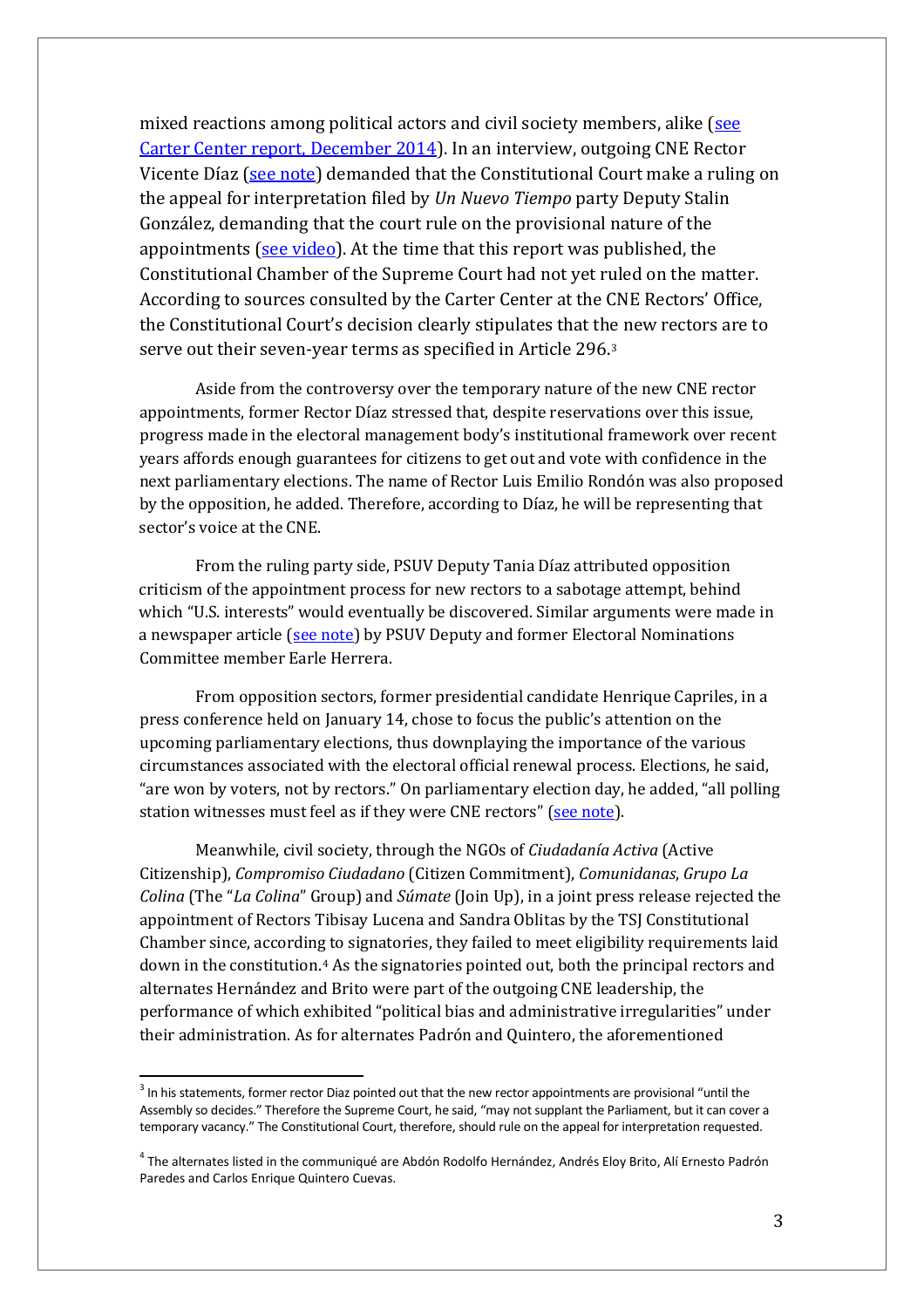organizations expressed reservations about their appointment due to their links to the ruling party. The press release signatories urged the next National Assembly to reestablish the institutional framework for the Electoral Power by appointing and swearing in new rectors, so that they will be "authentic representatives of the various sectors of society" and not "individuals linked to political organizations," as stipulated in Articles 294, 295 and 296 of the Constitution (see [note\)](http://dnsw.sumate.org/noticias/2014/281214_PROXIMA_ASAMBLEA_NACIONAL_DEBERA_DEVOLVERLE_LA_INDEPENDENCIA_AL_PODER_ELECTORAL.htm).

Likewise, the national electoral observation group *Observatorio Electoral Venezolano* (Venezuelan Electoral Observatory-OEV) issued a statement expressing its disappointment over the new authorities not having been appointed by the NA. According to the OEV, following the Supreme Court appointment of new rectors, the balance or makeup of the new CNE remained virtually unchanged, which according to this organization does not help to enhance Venezuelans' trust and belief in this institution. As for tasks ahead for the CNE in preparation for the upcoming parliamentary elections, the Observatory established the following imperatives: setting up the timeline for majoritarian electoral districts for the election of nominally designated deputies, programming pre-election and post-election technical audits, the participation of specialists from across the political spectrum in these activities and conducting an extensive audit of the Electoral Roll, as well as establishing controls to curtail "imbalances in the material conditions of the electoral contest."

Despite the objections raised by dissenting sectors, once the new CNE leadership was sworn in, the issue was rapidly displaced from main headlines in the national press, so this new chapter of complex Venezuelan political-electoral process appears to have come to a close.

#### **The CNE's new leadership and subordinate bodies**

Unlike the events that took place in 2003, when the Supreme Court took over both appointment of rectors and assignment of positions they were to fill within CNE leadership, this time around the ruling was limited to just appointing the officials, leaving the designation of positions up to the CNE.[5](#page-3-0)

Consequently, on December 29, after the new electoral officials were sworn in and pursuant to Article 30 of the Electoral Power Organic Law (LOPE),<sup>[6](#page-3-1)</sup> the rectors called to order the so-called "induction session," at which the electoral body's new leadership was chosen. Unanimously appointed were Tibisay Lucena as President, Sandra Oblitas as Vice-President and Xavier Antonio Moreno Reyes as Secretary General of the CNE (see [note\)](http://www.elmundo.com.ve/noticias/actualidad/noticias/lucena-ratificada-por-unanimidad-como-presidenta-d.aspx). According to LOPE Article 37, the terms of CNE President and

<span id="page-3-0"></span> $5$  At that time, facing a lack of consensus to reach a qualified majority in the NA, the TSJ Constitutional Chamber appointed Francisco Carrasquero (President), Ezequiel Zamora (Vice-President), Jorge Rodríguez, Sobella Mejías and Óscar Battaglini (Principal Rectors).

<span id="page-3-1"></span> $6$  Article 30 of the Electoral Power Organic Law (LOPE) stipulates that, following the selection of new rectors, "National Assembly leadership shall swear in the rectors, who are to take office the following day." In this case, however, since the decision to appoint the new rectors was made by the Supreme Court, it conducted the swearing-in ceremony.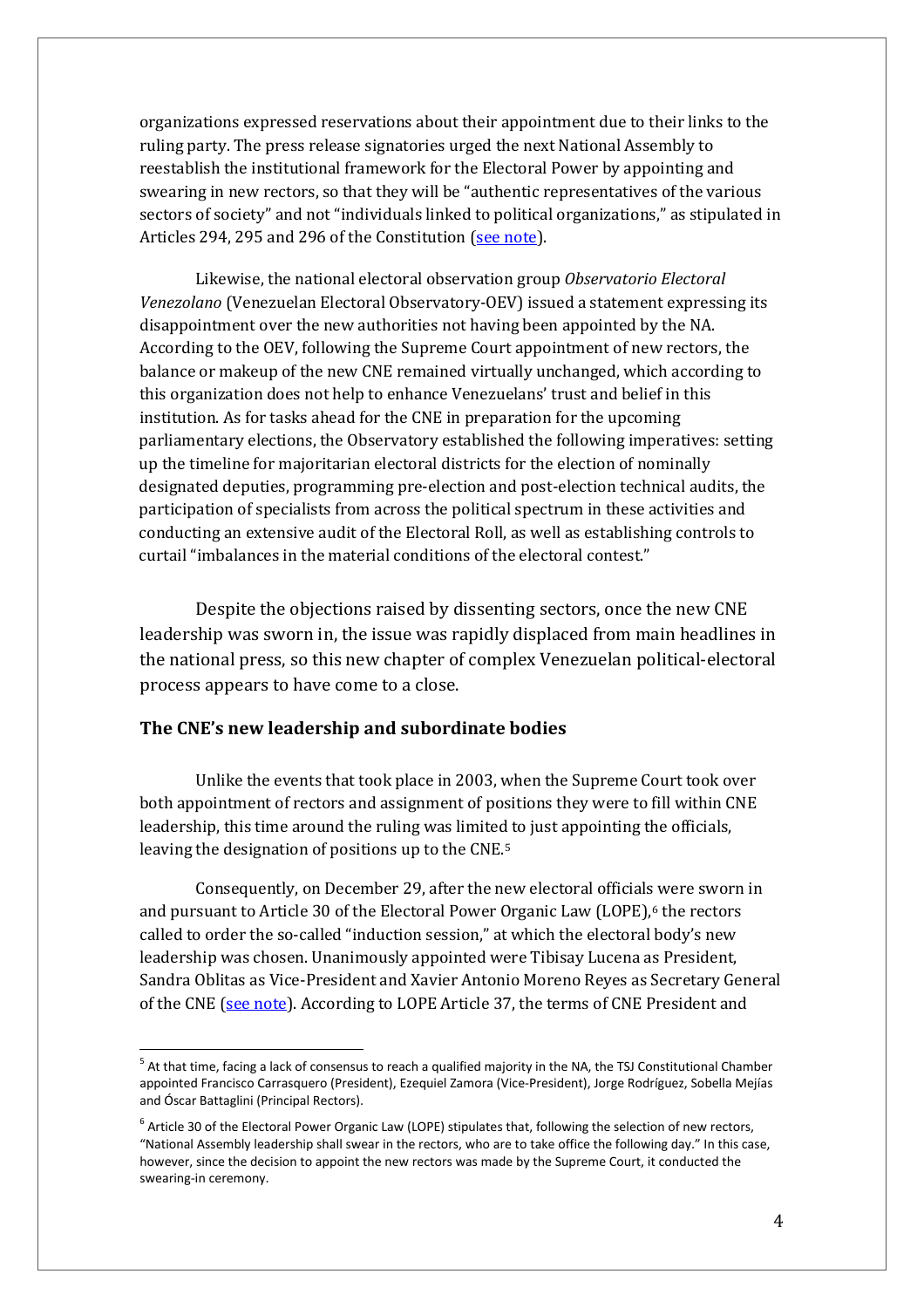

Vice-President may last as long as three and a half years and these officials are eligible for reappointment.[7](#page-4-0)

**CNE Governing Body 2015-2018**

During the induction session, rectors were selected to form the National Electoral Council's three "subordinate bodies," which are the National Electoral Board, the Civil and Electoral Registry Commission and the Political Participation and Financing Commission. Each of these bodies are to consist of three members, two of which must be principal rectors and the third, an alternate. Also, as stipulated in LOPE Article 44, these bodies must be presided over by [ci](#page-4-1)vil society-nominated rectors, which is the case with the three newly appointed rectors.8

In that session, then, Rectors Tibisay Lucena and Sandra Oblitas were picked to continue serving as president of the National Electoral Board and the Civil and Electoral Registry Commission, respectively, both positions held by these individuals since 2006. Reappointed to join the former were Principal Rector Socorro Hernández and Alternate Rector Carlos Quintero, while Principal Rector Tania D'Amelio and Alternate Rector Andrés Eloy Brito were reappointed to join the latter.[9](#page-4-2) Principal Rector Luis Emilio Rondón was appointed as President of the Political Participation and Financing

<span id="page-4-0"></span> $7$  The term of the CNE's governing body is for three and a half years, from 2015 to 2018. Therefore, the principle of administrative continuity is supposedly applied for outgoing rectors, which by Supreme Court ruling extended their term of office from April 2013 (the CNE administration's formal ending date according to LOPE) up to its renewal date, i.e., December 2014.

<span id="page-4-1"></span><sup>&</sup>lt;sup>8</sup> Rectors Tania D'Amelio and Socorro Hernández were nominated by the Citizen's Branch or "Citizen's Power" and the Faculties of Legal and Political Sciences at the National Universities, and were appointed in 2009.

<span id="page-4-2"></span> $9$  Alternate rectors who, by decision of the electoral body, go on to perform roles in the CNE, either subordinate bodies of the CNE or other divisions, are called "incorporated alternate rectors."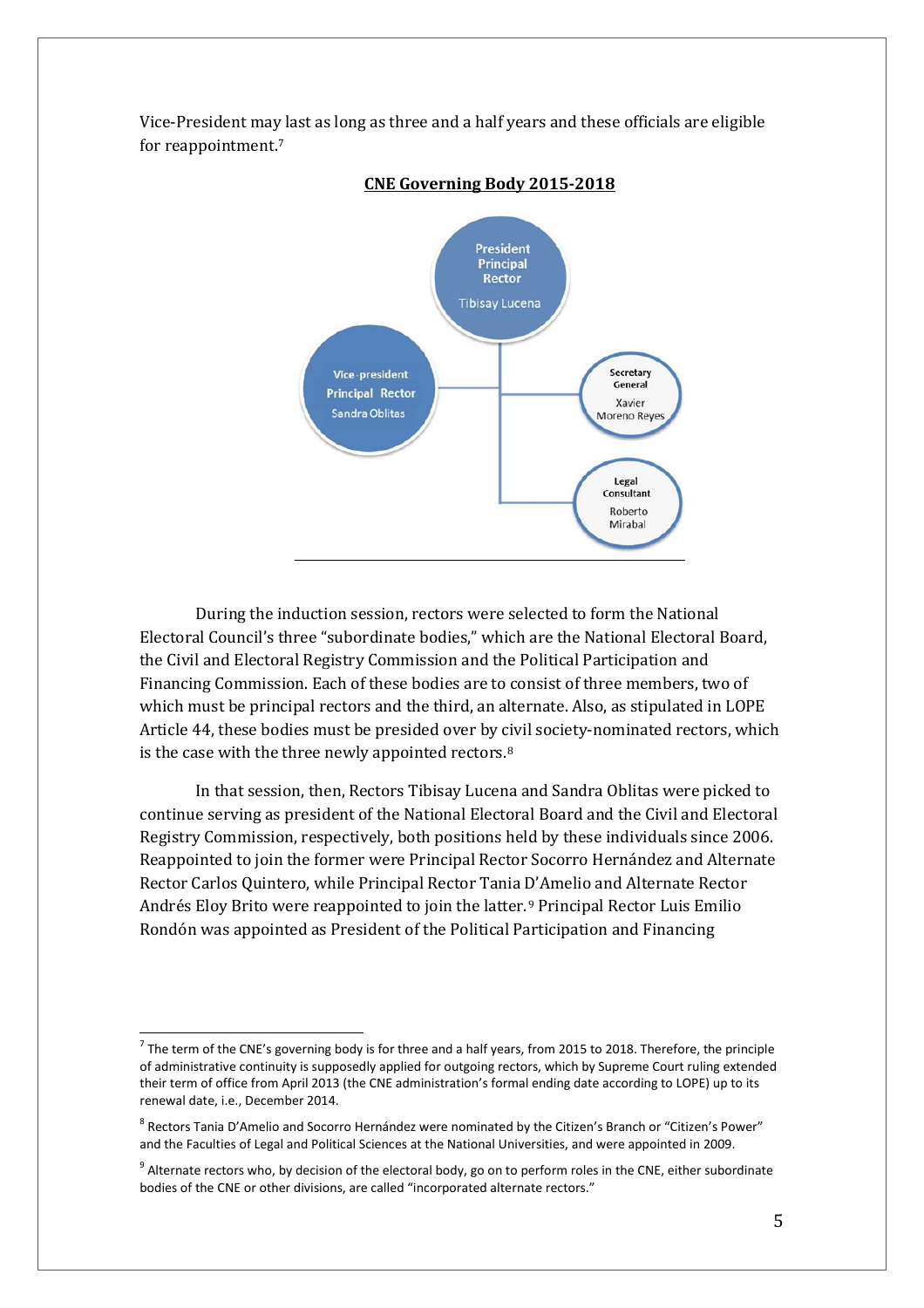Commission (replacing Vicente Díaz), accompanied by Principal Rector Tania D'Amelio and Alternate Rector Abdón Hernández<sup>[10](#page-5-0)</sup> (see diagram below).

While sources close to the CNE have stated that the EMB's governing board is promoting the policy of reaching a consensus in its decision-making, the affirmative vote of at least two of its three members in each of the subordinate bodies is needed for a motion to be considered valid.[11](#page-5-1) Given the makeup of the subordinate bodies (only one of its nine members represents the opposition), this situation will continue to guarantee ruling party control over these bodies.



### **CNE Subordinate Bodies 2015**

## **II. PARLIAMENTARY ELECTIONS THE START OF THE CAMPAIGN SEASON**

Given the proximity of parliamentary elections, political forces in the country have begun to organize accordingly over recent months. While Venezuelan law does not precisely define the exact date for holding these elections, and the CNE (responsible for organizing and conducting elections) has not ruled on the matter, according to the constitution the date scheduled for inauguration is January 5, 2016, so elections must necessarily take place in 2015.

The absence of a published date for elections triggered several speculations in recent months. Pointing out the current electorally unfavorable economic situation for the ruling party, opposition leader Henry Ramos Allup (*Acción Democrática*) slipped in statements to a digital media outlet regarding the possibility that the government may be attempting to extend the current term, calling for the next parliamentary elections in 2016, which would be in violation of the constitution  $\frac{\text{see note}}{\text{Note:}}$ . The governor of Carabobo state, PSUV Vice-President of organization and electoral affairs Francisco

<span id="page-5-0"></span><sup>&</sup>lt;sup>10</sup> Repetition of Rector D'Amelio's name in these last two commissions precludes the incorporation of new Alternate Rector Marco Octavio Méndez.

<span id="page-5-1"></span><sup>&</sup>lt;sup>11</sup> LOPE, Article 45.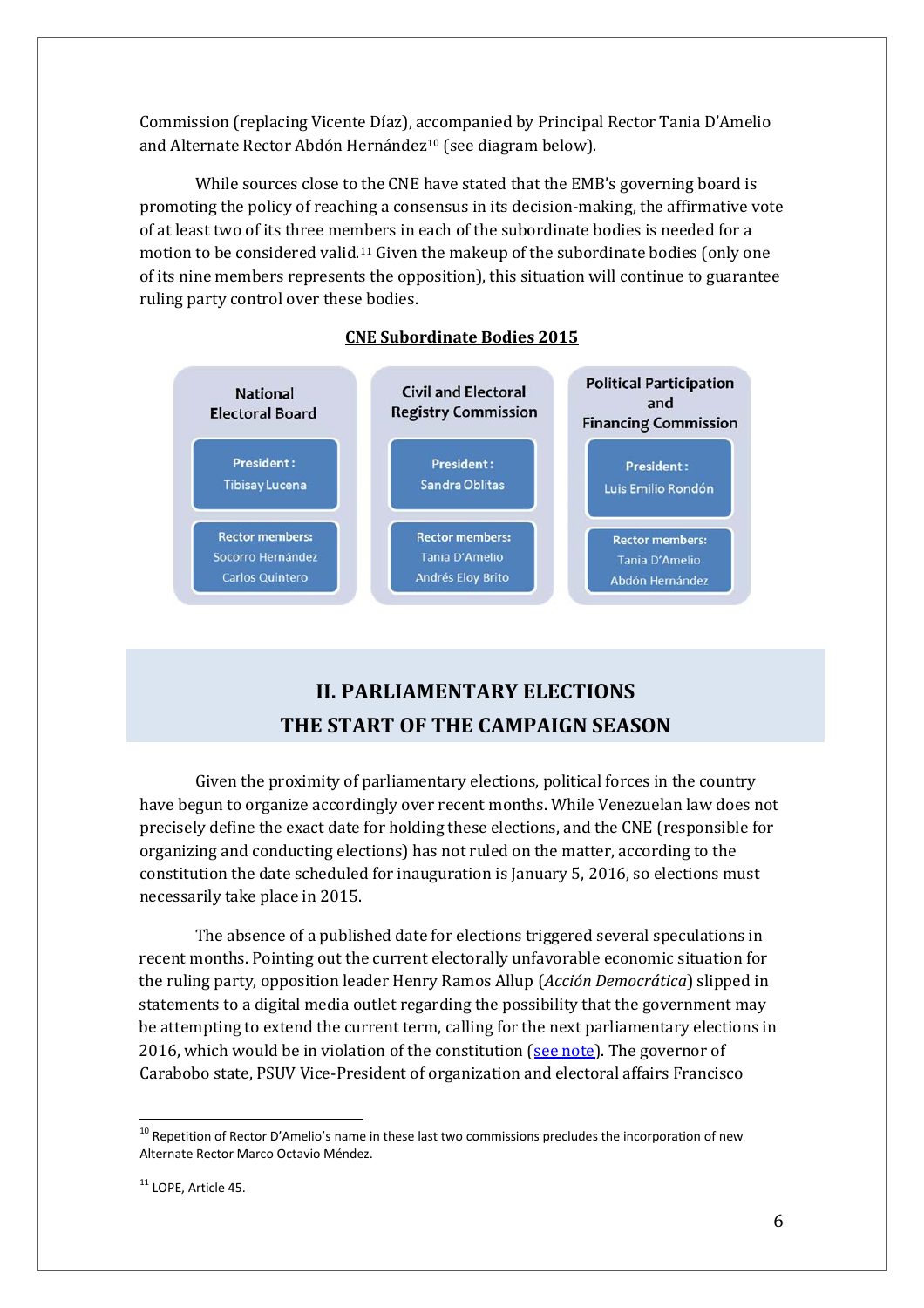Ameliach reacted to these statements by announcing that parliamentary elections would not only be held in 2015, but could even take place "sooner than the Democratic Unity Table coalition expects," thereby implying that he may have had inside information on the matter (setting election dates is the exclusive domain of the Electoral Branch) ( $\frac{\text{see}}{\text{Set}}$ [note\)](http://www.notitarde.com/Valencia/-Elecciones-de-AN-seran-en-2015-antes-de-lo-que-piensa-la-MUD-2332590/2015/01/25/486721/).

According to experts consulted by the Carter Center, the CNE's decision to provide the PSUV technical and logistical support for it to conduct its primary elections to select candidates for seats in the National Assembly<sup>[12](#page-6-0)</sup> (see [note\)](http://cne.gov.ve/web/sala_prensa/noticia_detallada.php?id=3306) would make it possible to determine that parliamentary elections must held in mid-September or thereafter.

Considering that the date of the PSUV primary elections was set for June 7, and that CNE organization of parliamentary elections should not occur simultaneously to its organizing another electoral process, the parliamentary elections preparation process should not begin before June 7. If in addition to this we consider that, from a technical standpoint, the CNE needs at least one hundred days to [coo](#page-6-1)rdinate the technical and logistical details involved in the parliamentary elections,<sup>13</sup> we realize that these elections (as mentioned above) could not be held before mid-September.

#### **Opposition party movements**

Following a period characterized by marked differences between major opposition leaders, the current governor of Miranda, Henrique Capriles Radonski broke the silence that had hitherto characterized his administration by holding a press conference on January 14, at which he, in an attempt at assuming opposition leadership, announced that for change to occur in the country the utmost unity of opposition forces is required. He added that he was willing to take any initiative deemed necessary to achieve this goal (see [video\)](http://prodavinci.com/2015/01/14/actualidad/video-aca-puede-ver-la-rueda-de-prensa-de-henrique-capriles-radonski/). In this regard, he said that he would be meeting with major opposition leaders to develop a common agenda to deal with the coordination of the upcoming political activities as well as the coordination of the various Unity parties, with a view toward parliamentary elections (see [note\)](http://prodavinci.com/2015/01/14/actualidad/las-10-claves-mas-importantes-de-la-rueda-de-prensa-de-henrique-capriles-radonski-monitorprodavinci/).<sup>[14](#page-6-2)</sup>

In keeping with the statements made by Capriles, opposition leaders Leopoldo López, María Corina Machado and Antonio Ledezma made a "patriotic appeal" for all opposition forces to jointly develop an alternative to "pull the country out of the serious problems it currently faces." While they said that "differing perspectives" within Unity do exist, they concur on "claiming peaceful, constitutional protest and rallying of people as a means of exerting pressure" (see [communiqué\)](http://prodavinci.com/2015/01/15/actualidad/lea-el-comunicado-de-leopoldo-lopez-maria-corina-machado-y-antonio-ledezma-monitorprodavinci/).

<span id="page-6-0"></span><sup>12</sup> The CNE announced that it will also lend technical and logistical support to the opposition party *Voluntad Popular* (Popular Will) for that group to conduct its primary elections.

<span id="page-6-1"></span><sup>&</sup>lt;sup>13</sup> During the upcoming parliamentary elections, 110 different elections will be held simultaneously: 87 to select nominal deputies in each district, and 23 to pick party-list proportional deputy representation in each state.

<span id="page-6-2"></span><sup>&</sup>lt;sup>14</sup> In his speech, Henrique Capriles mentioned María Corina Machado, Antonio Ledezma and the leadership of Popular Will, the party of jailed opposition leader Leopoldo López.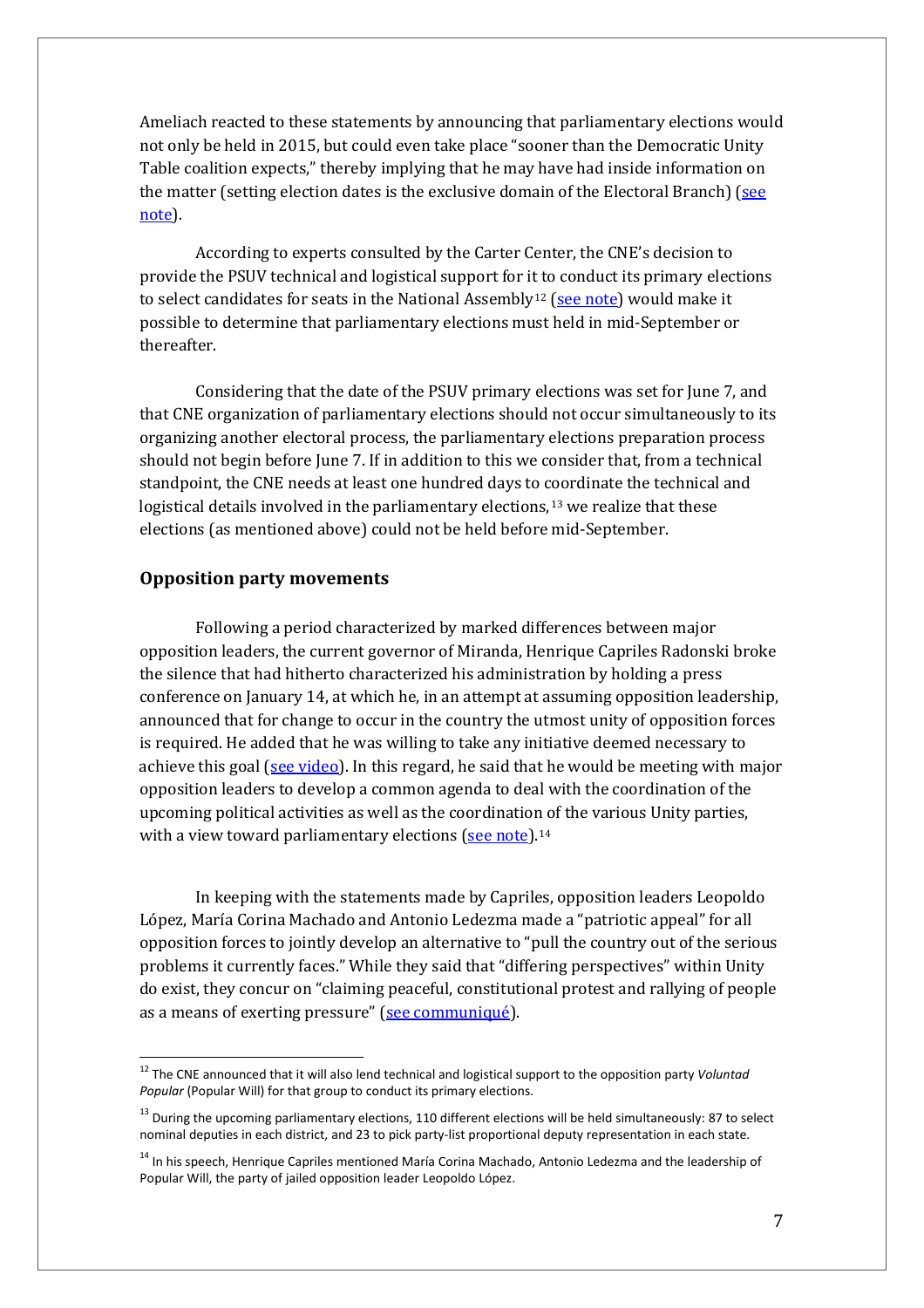Meanwhile, MUD Secretary General Jesús Torrealba spoke in similar terms in two public statements on January23 and 24. In a manifesto issued on January 23, the MUD called for political unity among the opposition, defining values and principles for "a united Venezuela" (see [manifesto\)](http://www.unidadvenezuela.org/wp-content/uploads/2015/01/Documento-230115-MUD.pdf),<sup>15</sup> while the following day in what was dubbed the "empty pots" march, Torrealba, together with other opposition leaders stressed the importance of the call to unite (see [note\)](http://www.noticias24.com/venezuela/noticia/271610/muy-poca-gente-asistio-la-marcha-opositora-de-hoy/).

Yet at the publication date of this report, opposition forces do not appear to have developed a political agenda or an electoral action plan that would include the comprehensive mobilization of opposition forces, as announced by Torrealba. The fact that Henrique Capriles was not among the list of speakers at the January 24 march also sparked a series of speculations as to the feasibility of this unity (see [note\)](http://www.el-nacional.com/politica/Oposicion-marcho-poca-convocatoria_0_562143858.html). The absence of Lara State Governor Henri Falcón triggered similar remarks.

#### **Ruling party movements**

As for the government, President Maduro remained out of the country for a large portion of January on a tour of oil producing ally countries and China in an attempt to develop alliances to defend against declining oil prices and to secure resources to enable him to meet goals set for his administration in 2015. On January 17, four days after his return, during the presentation of the annual report (*Memoria y Cuenta*) on his administration's management in 2014 held at the National Assembly, Maduro made no reference to the results of his trip. While he did announced a set of economic and social measures aimed at reviving the economy, these measures were not well received by markets or by most local and international analysts (see [note\)](http://runrun.es/rr-es-plus/182034/las-medidas-economicas-que-maduro-se-atreve-tomar-por-roberto-deniz.html).

On the political front, in the context of what was termed "the electoral battle," President Maduro revealed in his speech to the National Assembly the aim of 50 percent of all PSUV candidates for deputy to be women and young people under 30 (see [note\)](http://www.el-nacional.com/politica/Ameliach-Primarias-PSUV-candidatos-AN_0_560344045.html). In the year's first rally organized by the ruling party sector on the occasion of January 23 celebrations (commemorating 56 years of democracy in Venezuela), President Maduro defended the measures announced six days earlier at the NA, while he criticized actions taken by the opposition to "jeopardize Venezuelan democracy."

While the PSUV had planned to hold its primary elections on January 28 to pick its national and state level leaders, as of the date this report was published no official information has been released concerning this process. This would be the latest in a series of similar elections held by the ruling party since last June 31 to move forward with the reorganization and renewal of all party bodies (see [note\)](http://www.ultimasnoticias.com.ve/noticias/actualidad/politica/psuv-preve-renovar-su-direccion-nacional-el-28-de-.aspx).

### **III. NATIONAL DIALOGUE A LONG ROAD AHEAD**

<span id="page-7-0"></span><sup>15</sup> The manifesto entitled United Venezuela: Solidarity, democracy and liberty! (*La Venezuela Unida: ¡Solidaridad, democracia y libertad!*).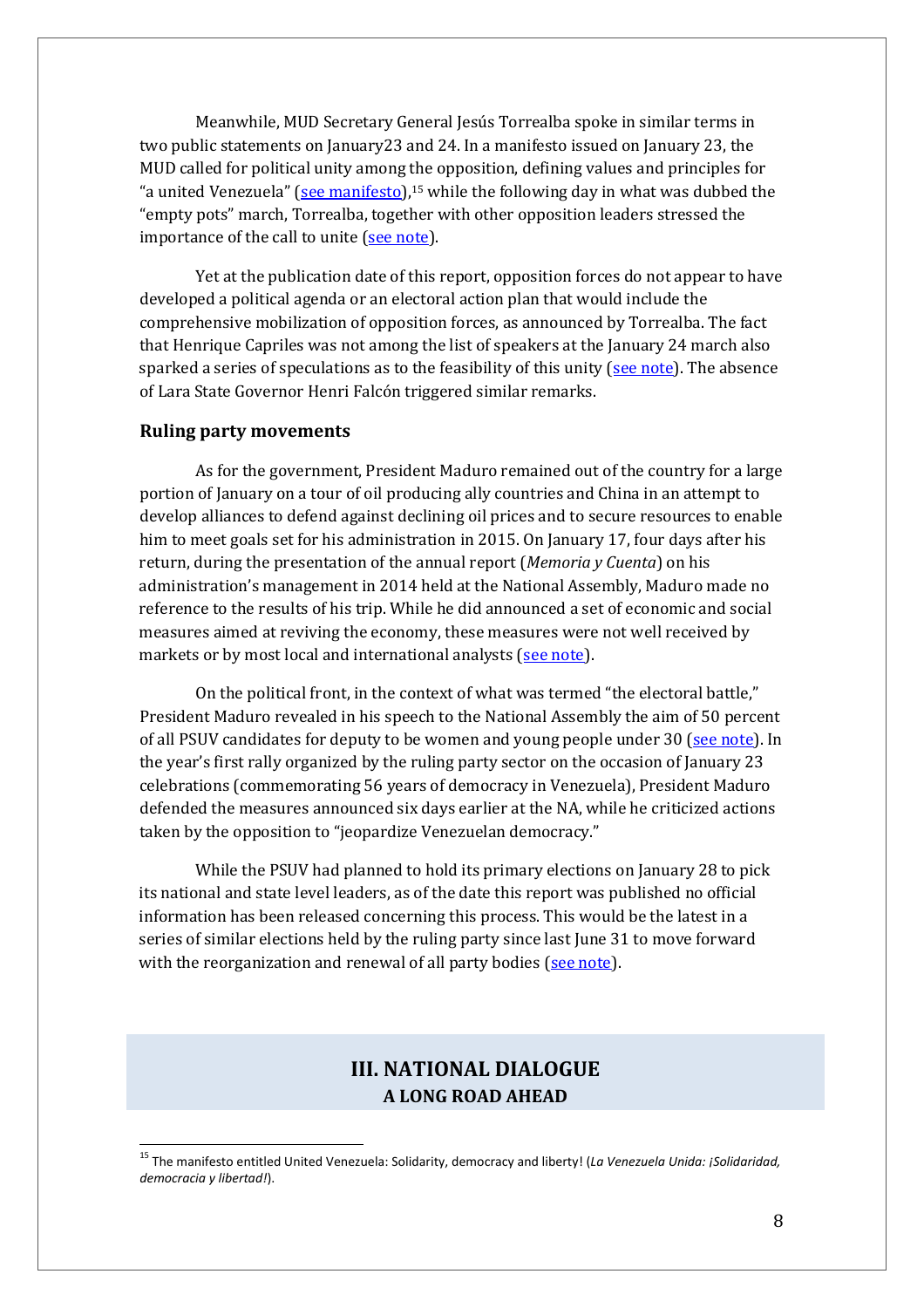The difficult economic situation that Venezuela is undergoing has inspired a number of social and political actors to reintroduce appeals for the resumption of dialogue between the highest levels of government and the various political sectors in Venezuelan society.

The Venezuelan Episcopal Conference, in a communiqué issued on January 12, openly criticized the Maduro administration, attributing the cause of the crisis to the decision of the government and other governmental bodies to impose "a Marxist socialist or communist political-economic system," which doesn't exist in the constitution. He further labeled the governance system as "totalitarian" and "centralist" characterizing it as a system committed to the restriction of individual freedoms and the ruin of countries wherever it has been put into practice. Based on this analysis, the episcopate advocated opening up "effective dialogue" between the government and the various sectors of society. The Episcopal Conference, however, considered it essential that a number of preconditions be met, such as the release of political prisoners and the government embarking on a reflection over how it is running the country. The episcopate also made a statement on the upcoming parliamentary elections, asking the country's political forces to make efforts to nominate the best candidates possible, while also asking the CNE to improve the electoral system so as to avoid both o[pp](#page-8-0)ortunism and the use of public resources for partisan purposes (see [communiqué\)](http://prodavinci.com/2015/01/13/actualidad/conferencia-episcopal-venezolana-se-pronuncia-sobre-la-situacion-del-pais-monitorprodavinci/).<sup>16</sup>

Meanwhile, during the period covered in this report, the foremost business confederation in Venezuela made a number of public appeals for the resumption of dialogue between the government and the country's production sector in order to address the specific economic aspects involved in the crisis as well as the public policy behind it. The problem with the Venezuelan economy is structural, as pointed out by *FEDECÁMARAS*, so it requires broad dialogue to facilitate progress on assessment of the positive and the negative aspects of economic achievements made in recent years [\(see](http://www.ultimasnoticias.com.ve/noticias/actualidad/economia/roig-las-colas-son-inherentes-al-modelo-economico.aspx) [video\)](http://www.ultimasnoticias.com.ve/noticias/actualidad/economia/roig-las-colas-son-inherentes-al-modelo-economico.aspx).[17](#page-8-1) In this same vein, Lara state Governor Henri Falcón argued that two types of dialogue should be opened up: an economic dialogue to address the issue of productivity, and a political dialogue to discuss good governance-related issues [\(see](http://www.noticias24.com/venezuela/noticia/270392/pide-al-gobierno-anunciar-las-medidas-economicas-para-corregir-las-distorsiones-y-garantizar-la-produccion/) [note\)](http://www.noticias24.com/venezuela/noticia/270392/pide-al-gobierno-anunciar-las-medidas-economicas-para-corregir-las-distorsiones-y-garantizar-la-produccion/).

As part of the presentation of his 2014 annual report, President Maduro noted that while the opposition in Venezuela brandishes public discourse favoring dialogue, privately it "allows itself to be swayed by extremist elements heedless of constitutionality and the country's political situation by waging an economic war against the government." A broad spectrum of analysts agreed that, judging by the tone of the president's speech, the government will continue to favor economic dialogue over political dialogue in its political agenda (see [video\)](https://www.youtube.com/watch?v=Foa1W8AQMp4).

<span id="page-8-0"></span> $16$  The government's response to this communiqué issued by the Catholic Church was emphatic. Members President Maduro's Cabinet said that the episcopate should register as a political party in order to debate with the government, stating that by criticizing socialism the Church was defending capitalism (see [video\)](https://www.youtube.com/watch?v=KKzFVReE9iI).

<span id="page-8-1"></span><sup>&</sup>lt;sup>17</sup> Beginning in early January 2015, the Venezuelan government met with stakeholders and economic and strategic sectors of the economy to jointly coordinate efforts; however, this differs from the inclusive dialogue proposal made by FEDECÁMARAS. For information on sectoral meetings go to (see [note\)](http://prensa-latina.cu/index.php?option=com_content&task=view&id=3422151&Itemid=1) and listen to the following [\(audio\)](http://www.rnv.gob.ve/index.php/gobierno-industrializara-produccion-automotriz-venezolana-audio).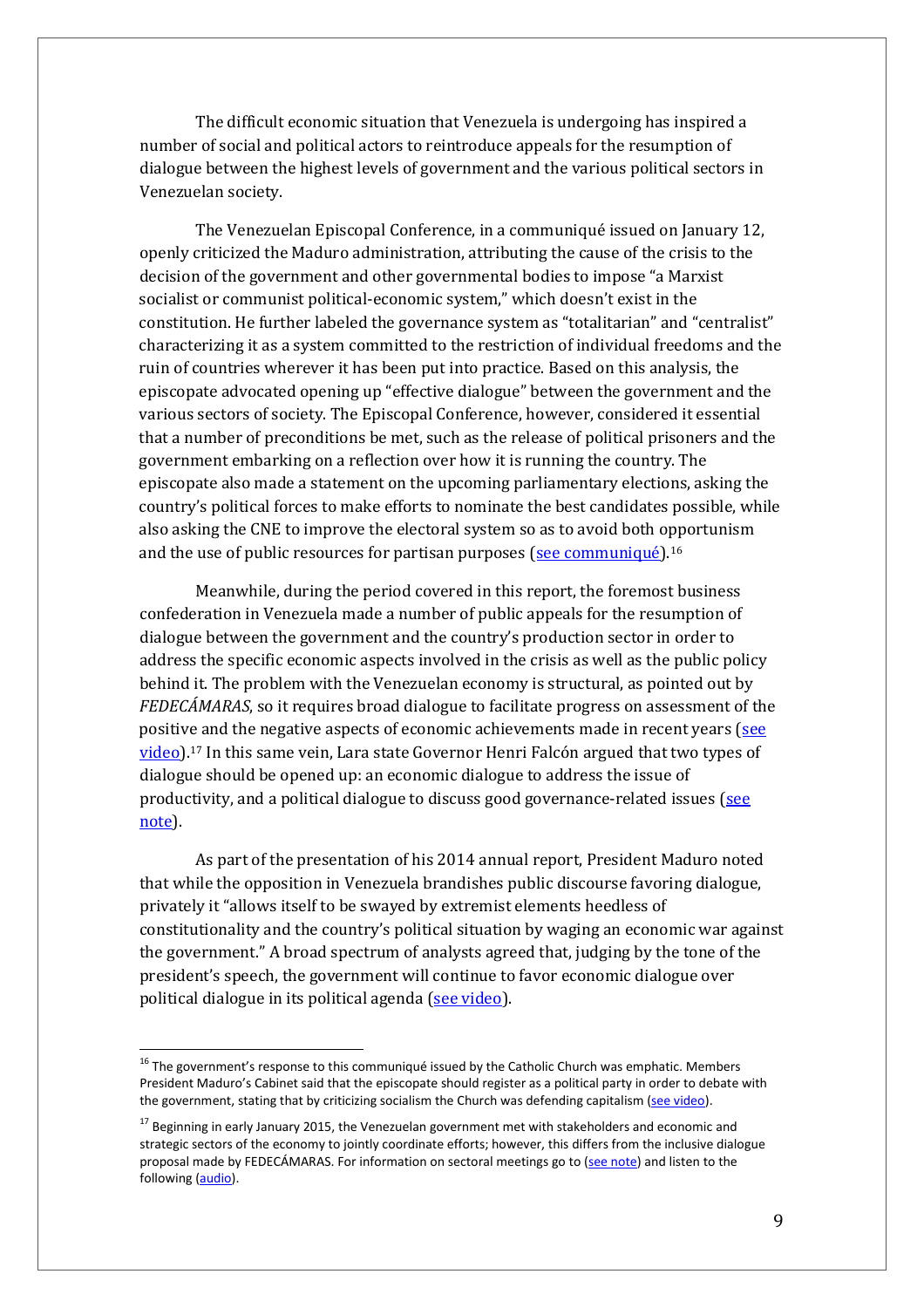Sectors of opposition leadership outside the ranks of the MUD were skeptical about these new appeals for dialogue. Felipe Mujica, president of the Movement Toward Socialism (*Movimiento al Socialismo* – MAS) party, addressing his most extreme base of support (thereby leaving out half the population) noted that rather than seeking dialogue, Maduro's speech sought to polarize the country (see [note\)](http://www.eluniversal.com/nacional-y-politica/150122/mujica-maduro-volvio-a-polarizar-y-dejo-por-fuera-la-mitad-del-pais).<sup>[18](#page-9-0)</sup>

On the international front, in statements he made on January 12, Chilean Foreign Minister Heraldo Muñoz mentioned the need to make efforts to revive national dialogue in Venezuela, while he also expressed that he was keeping an eye on the human rights situation in the country (see note). This appeal made by the Chilean foreign minister was interpreted by the Venezuelan government as an "intervention into the country's internal affairs," sparking a series of responses back and forth between the governments of both countries.[19](#page-9-1)

Incidents taking place during the visit to Venezuela by former Chilean President Sebastián Piñera, accompanied by his peers from Colombia (Andrés Pastrana) and Mexico (Felipe Calderón), all arriving to participate at a forum organized by, among others, opposition leader María Corina Machado,[20](#page-9-2) added a new chapter to the dueling diatribes between both foreign affairs ministries. Though the Venezuelan government did not shirk its responsibility for the safety of these former presidents, President Maduro not abstain from harshly criticizing the visit, indicating that these former presidents had visited in order to "throw their support behind a future coup" (see [note\)](http://albaciudad.org/wp/index.php/2015/01/maduro-a-expresidentes-pinera-calderon-y-pastrana-vienen-a-apoyar-un-golpe-de-estado-video/). The Chilean and Colombian Foreign Ministries both harshly rejected statements made by Maduro and other senior Venezuelan government officials against former presidents Piñera and Pastrana, in both cases defending their right to make statements or to visit jailed Venezuelan political leaders (the Chilean government cannot tell a former president "what he/she can and cannot do," said the Chilean Foreign Ministry, while the Colombian Foreign Ministry pointed out that former President Pastrana "has the right to decide who he wants to visit") (see [note\)](http://www.laestrelladeloriente.com/index.php/noticias/todas-las-categorias/internacional/item/18140-gobierno-chileno-apoya-visita-de-expresidente-pinera-a-opositores-venezolanos). The statement in the Colombian Foreign Ministry's note expressed wishes for political leader Leopoldo López (the man who these former presidents decided to visit) to regain his freedom "as soon as possible"

<span id="page-9-0"></span><sup>&</sup>lt;sup>18</sup> National analysts, among them Maryclen Stelling and Luis Salamanca, noted that the President's speech was determined by a potential scenario of abstention by the Chavista electorate in the upcoming elections (see [note\)](http://www.eluniversal.com/nacional-y-politica/150122/discurso-presidencial-estuvo-condicionado-por-un-escenario-abstencioni).

<span id="page-9-1"></span><sup>&</sup>lt;sup>19</sup> The Venezuelan Foreign Ministry reacted by demanding explanations through the Chilean ambassador to Caracas, noting that it had received "no request for intervention in the internal affairs of the country, nor would the extraterritorial engagement of any foreign official or government in the dynamics of national politics be endorsed" (see [note\)](http://www.correodelorinoco.gob.ve/politica/venezuela-rechaza-declaraciones-canciller-republica-chile-heraldo-munoz/). The Chilean Ministry of Foreign Affairs in turn responded that Foreign Minister Muñoz's statements had been made in a brotherly, constructive spirit consistent with the resolution adopted on March 12, 2014 by the Council of UNASUR member Foreign Affairs Ministers, wherein it was agreed that, at the request of the Venezuelan Government, a commission would be designated consisting of the Foreign Affairs Ministers of UNASUR countries to assist and advise signatories in a "broad, constructive political dialogue aimed at reclaiming peaceful coexistence in Venezuela "(see [note\)](http://www.minrel.gov.cl/cancilleria-responde-declaraciones-de-venezuela/minrel/2015-01-13/220825.html). Venezuela replied that Chile had not participated in the commission of foreign ministers designated to address the specific circumstances behind the resolution's adoption. Therefore, according to the Venezuelan Foreign Ministry, such statements were made "on a bilateral basis, outside the context of UNASUR" (see [note\)](http://www.minrel.gov.cl/cancilleria-responde-declaraciones-de-venezuela/minrel/2015-01-13/220825.html).

<span id="page-9-2"></span><sup>&</sup>lt;sup>20</sup> The event was organized by the Citizens' Congress (Congreso Ciudadano) and hosted by María Corina Machado, Antonio Ledezma and the Mayor of El Hatillo, David Smolansky.